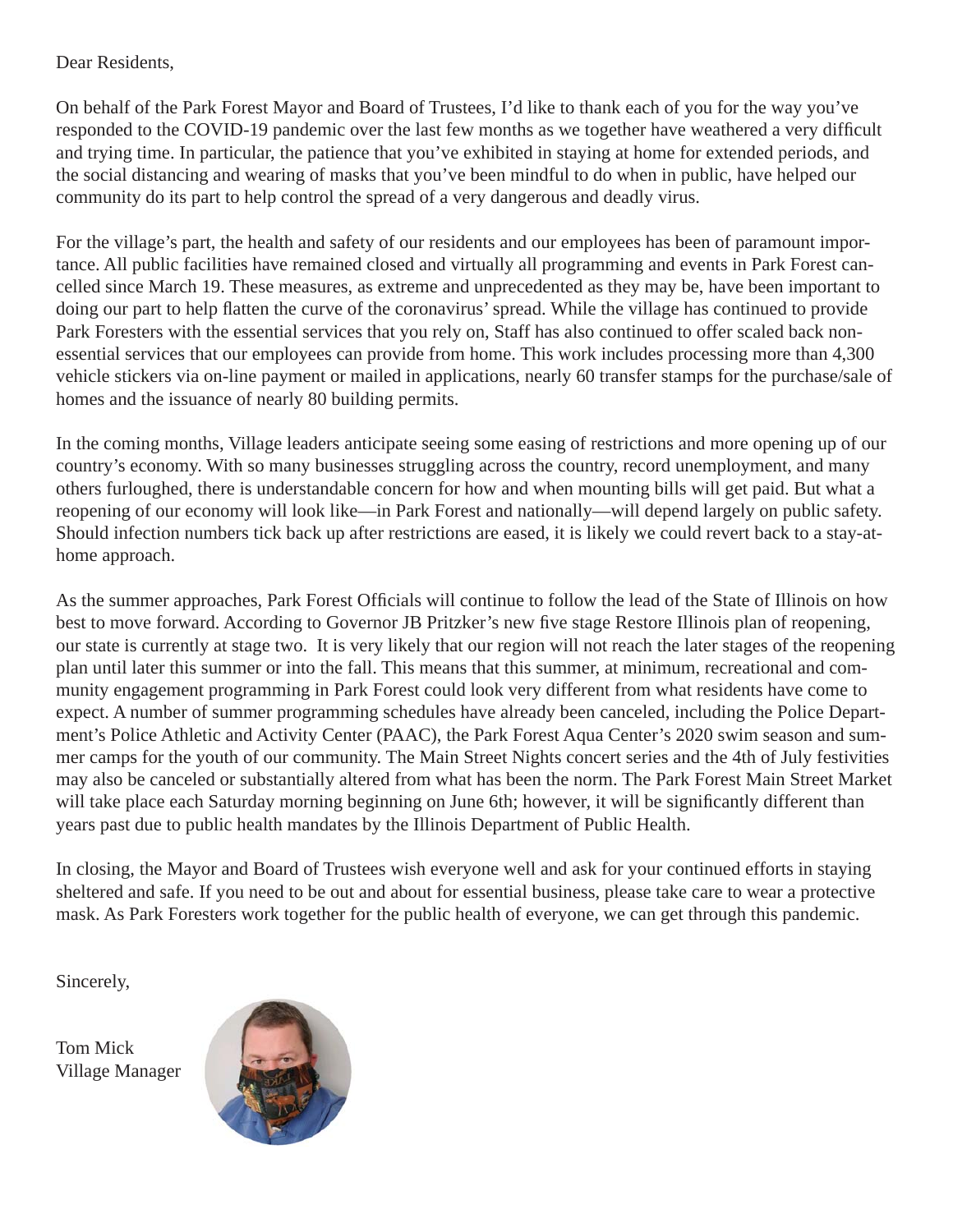

Department of Recreation, Parks & Community Health 350 Victory Dr,, Park Forest, IL 60466 708-748-2005 [villageofparkforest.com](http://www.villageofparkforest.com/)

Due to the evolving and updated guidelines relative to the COVID 19 pandemic, The Village of Park Forest, Department of Recreation, Parks and Community Health will not be publishing its Recreation, Parks & Community Health 2020 Summer brochure.

Although, given the current situation it is difficult to establish firm dates for programs and events, the Department is working towards organizing online programs and activities as well as planning for the resumption of "in person" programs when the stay-at-home order is lifted and people can assemble in groups again. Please continue to watch the village's website for updates, announcements, and information on programs offerings.

Thank you all for your continued support and understanding.

Sincerely,

Robert Gunther, Director Recreation, Parks & Community Health

**Helpful links:** 

**Re**c**reation, Parks & Community Health Website** <https://www.villageofparkforest.com/301/Recreation-Parks-Community-Health>

**Recreation, Parks & Community Health Facebook Page** <https://www.facebook.com/pfrecandparks>